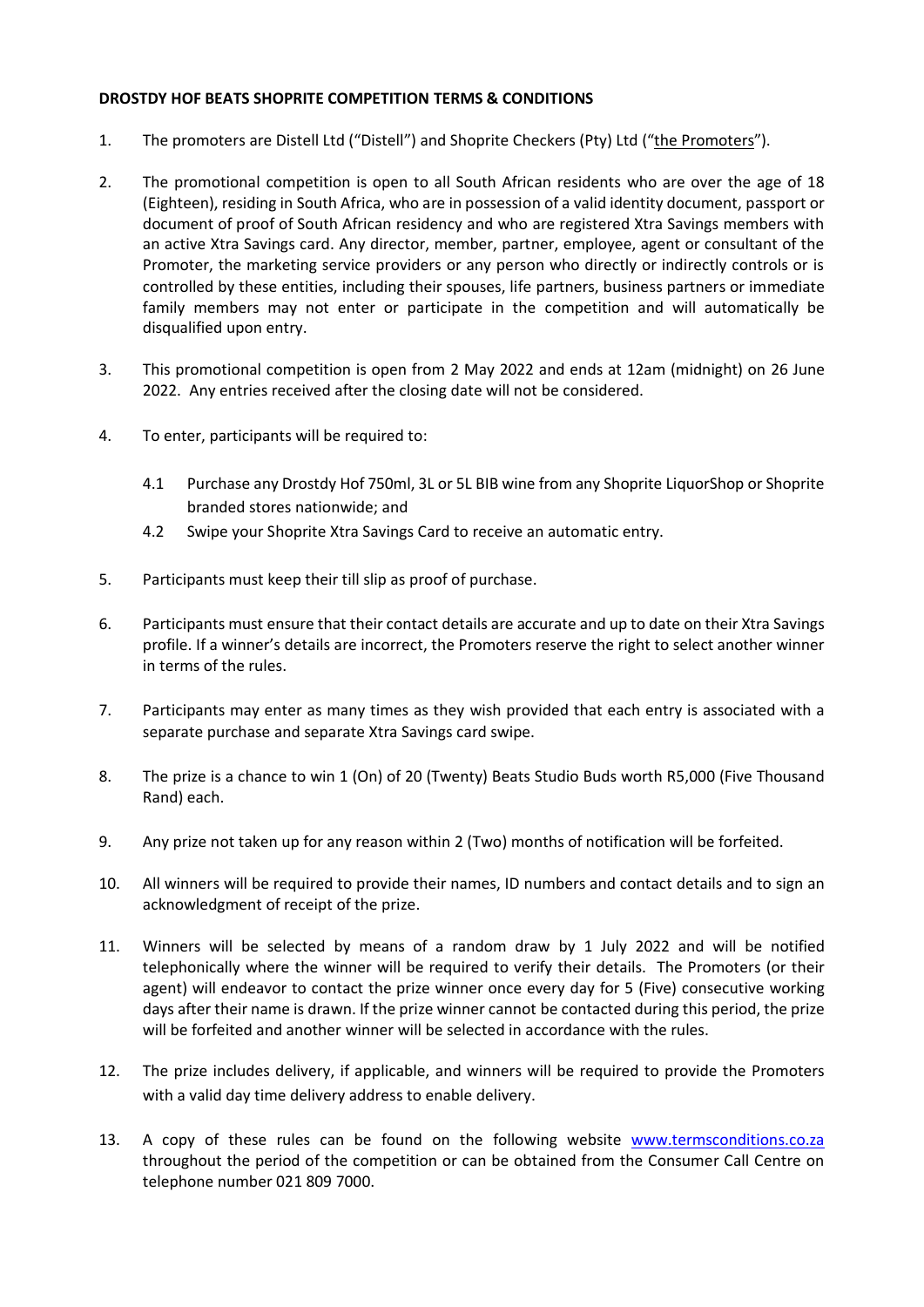- 14. The Promoters reserve the right to name winners publicly and any other place where the Promoters deem fit. By entering the competition, prize winners agree to the publication of their name by the Promoters.
- 15. Failure to claim the prize or a refusal or inability to comply with these requirements within 2 (Two) months will disqualify the winner and a new winner will be drawn in their place at the sole discretion of the Promoters.
- 16. Any personal data submitted by you will be used solely in accordance with current South African data protection legislation and the Promoters' respective privacy policies.
- 17. The Promoters will not be responsible for any lost, damaged, delayed, incorrect or incomplete entries for any reason whatsoever.
- 18. The Promoters will not be responsible for the failure of any technical element relating to this promotion that may result in an entry not being successfully submitted.
- 19. Responsibility is not accepted for entries lost, damaged or delayed as a result of any network, computer or cell phone hardware or software failure of any kind.
- 20. The Promoters reserve the right to disqualify any claim if fraud or cheating is suspected, including without limitation, through the manipulation of code or otherwise frequently falsifying data.
- 21. The Promoters have the right in its sole discretion to summarily disqualify a winner who, at any time, does not act in accordance with the spirit of the promotional competition. A disqualified winner shall immediately forfeit their right, title or interest in any prize.
- 22. No applications from agents, third parties, organised groups or applications automatically generated by computer will be accepted. No incomplete or corrupted entries will be accepted. Entries will only be accepted if they comply with all entry instructions.
- 25. **NOTE**: Any attempt to use multiple e-mail or Facebook accounts or other tactics to enter or vote more than the stated limit may result in disqualification and all associated entries and/or votes will be void. Entries or votes generated by script, macro, bot, commercial contest subscription, incentives or other means not sponsored by the Promoter, vote-swapping sites, voting software, entering service sites or any other automated means and entries or votes by any means that subvert the entry/voting process or do not conform to the terms or spirit of these competition rules, will void the entry/votes and may disqualify the entrant.
- 23. The prize is not exchangeable for cash and is not transferrable.
- 24. The Promoters have the right to change or terminate the promotional competition immediately and without notice, if deemed necessary in its opinion and if circumstances arise outside of their control. In the event of such change or termination, all participants agree to waive any rights that they have in respect of this promotional competition and acknowledge that they will have no recourse against the Promoter or its agents.
- 25. In the event that the prize is not available despite the Promoters' reasonable endeavours to procure the prize, the Promoters reserve the right to substitute prizes of equal value.